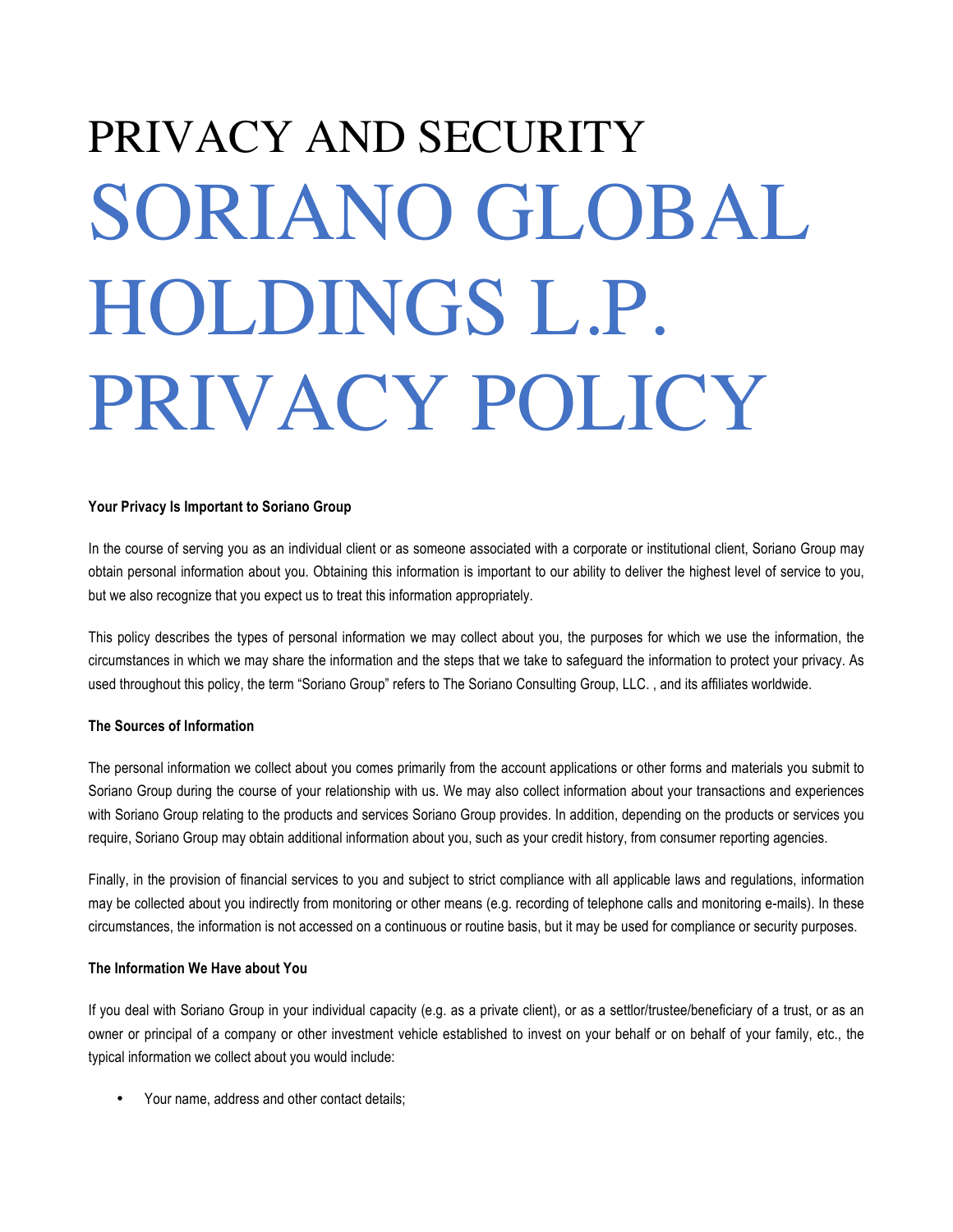- Your age, occupation and marital status;
- Extensive financial information, including source of wealth, investment experience and objectives, risk tolerance and, in certain jurisdictions, representations required under applicable law or regulation concerning your financial resources;
- A head and shoulders photograph from, as applicable, your passport, national identity card or driver's license, as required by laws and regulations addressing due diligence and related matters; and
- A personal identifier such as, depending on your country of residence, your Social Security Number, National Insurance Number, Tax File Number, etc.

If you are an employee/officer/director/principal, etc. of one of our corporate or institutional clients, the typical information we collect about you personally would include:

- Your name and contact details;
- Your role/position/title and area of responsibility; and
- Certain identifying information (e.g. passport photo, etc.) as required by laws and regulations addressing money laundering and related matters.

Of course, you are not required to supply any of the personal information that we may request. However, failure to do so may result in our being unable to have a relationship or to provide services to you. While we make every effort to ensure that all information we hold about you is accurate, complete and up to date, you can help us considerably in this regard by promptly notifying us if there are any changes to your personal information.

# **Our Use of Your Personal Information**

We may use your personal information to:

- Administer, operate, facilitate and manage your relationship and/or account with Soriano Group. This may include sharing such information internally as well as disclosing it to third parties, as described in the following two sections, respectively;
- Contact you or, if applicable, your designated representative(s) by post, telephone, electronic mail, facsimile, etc., in connection with your relationship and/or account;
- Provide you with information (such as investment research), recommendations, or advice concerning products and services offered by Soriano Group; and
- Facilitate our internal business operations, including assessing and managing risk and fulfilling our legal and regulatory requirements.

If your relationship with Soriano Group ends, Soriano Group will continue to treat your personal information, to the extent we retain it, as described in this policy.

# **Disclosures of Your Personal Information within Soriano Group**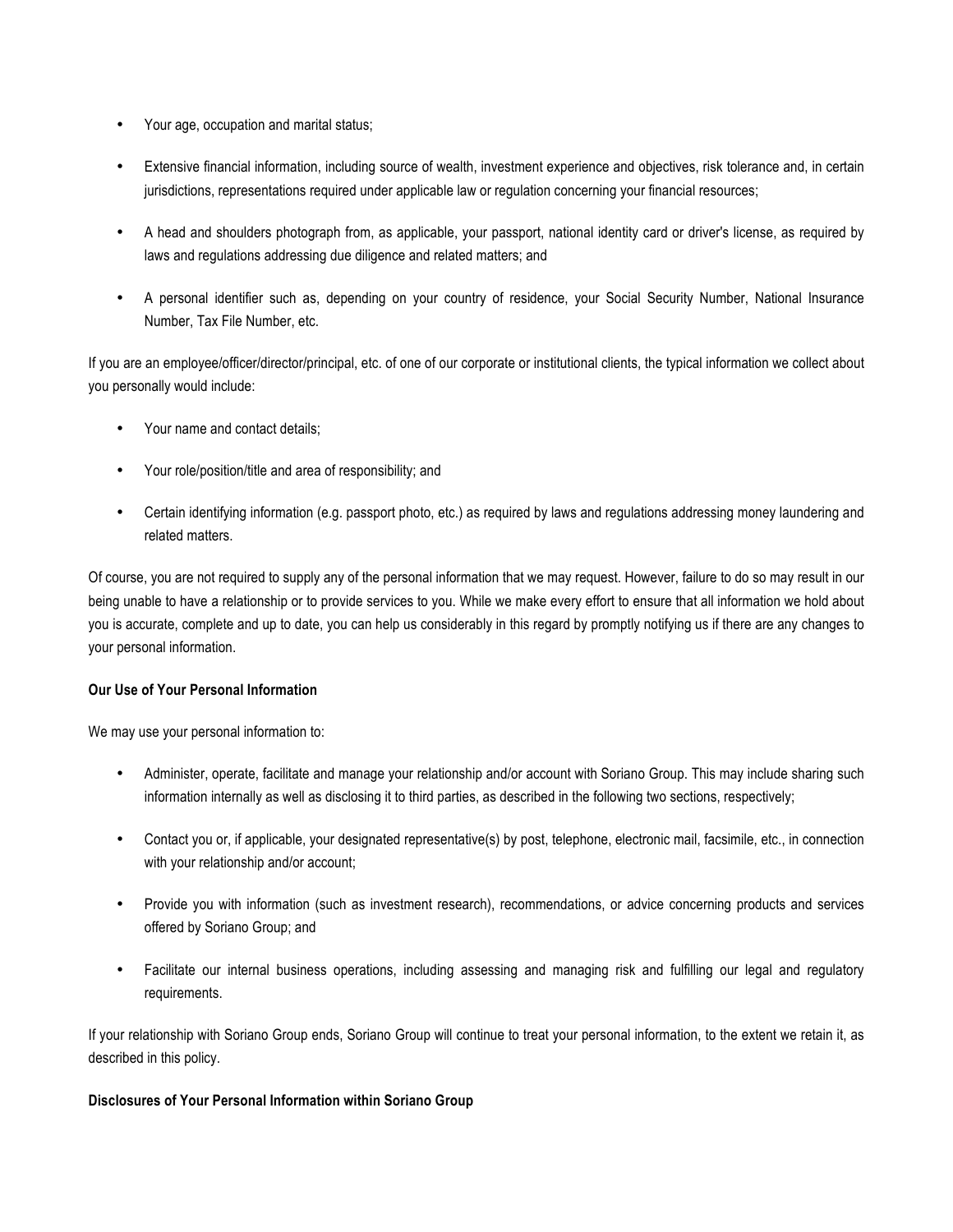In order to provide efficient and reliable services and to improve product and service options available to you, more than one entity within Soriano Group may be given, or given access to, your personal information. For example, one Soriano Group entity might share your information with another in order to facilitate settlement of your transactions or the maintenance of your accounts, or as part of its arranging for the performance of specialized services such as US and international brokerage, asset management and advisory and trust services. When so sharing your personal information, we adhere to applicable legal and industry standards regarding the protection of personal information. Additional information on how your personal information is protected while within Soriano Group is provided below, under Information Security: How We Protect Your Privacy.

# **Disclosures of Your Personal Information to Third Parties**

Soriano Group does not disclose your personal information to third parties, except as described in this policy. Third party disclosures may include sharing such information with non-affiliated companies that perform support services for your account or facilitate your transactions with Soriano Group, including those that provide professional, legal or accounting advice to Soriano Group. Non-affiliated companies that assist Soriano Group in providing services to you are required to maintain the confidentiality of such information to the extent they receive it and to use your personal information only in the course of providing such services and only for the purposes that Soriano Group dictates.

We may also disclose your personal information to fulfill your instructions, to protect our rights and interests and those of our business partners or pursuant to your express consent. Finally, under limited circumstances, your personal information may be disclosed to third parties as permitted by, or to comply with, applicable laws and regulations; for instance, when responding to a subpoena or similar legal process, to protect against fraud and to otherwise cooperate with law enforcement or regulatory authorities or with organizations such as exchanges and clearinghouses.

#### *You should know that Soriano Group will not sell your personal information.*

#### **Soriano Global Holdings Limited, Malta**

# **Information Security: How We Protect Your Privacy**

Soriano Group is committed to protecting the privacy and confidentiality of your personal information. We limit access to your personal information to authorized Soriano Group employees or agents and, as described above in Disclosures of Your Personal Information to Third Parties, our service providers are held to stringent standards of privacy. We also maintain physical, electronic and procedural safeguards to protect the information against loss, misuse, damage or modification and unauthorized access or disclosure. Some of the other central features of our information security program are:

- A dedicated group the Information Security Department that designs, implements and provides oversight to our information security program;
- The use of specialized technology such as firewalls;
- Testing of the security and operability of products and services before they are introduced to the Internet, as well as ongoing scanning for publicly known vulnerabilities in the technology;
- Internal and external reviews of our Internet sites and services;
- Monitoring of our systems infrastructure to detect weaknesses and potential intrusions;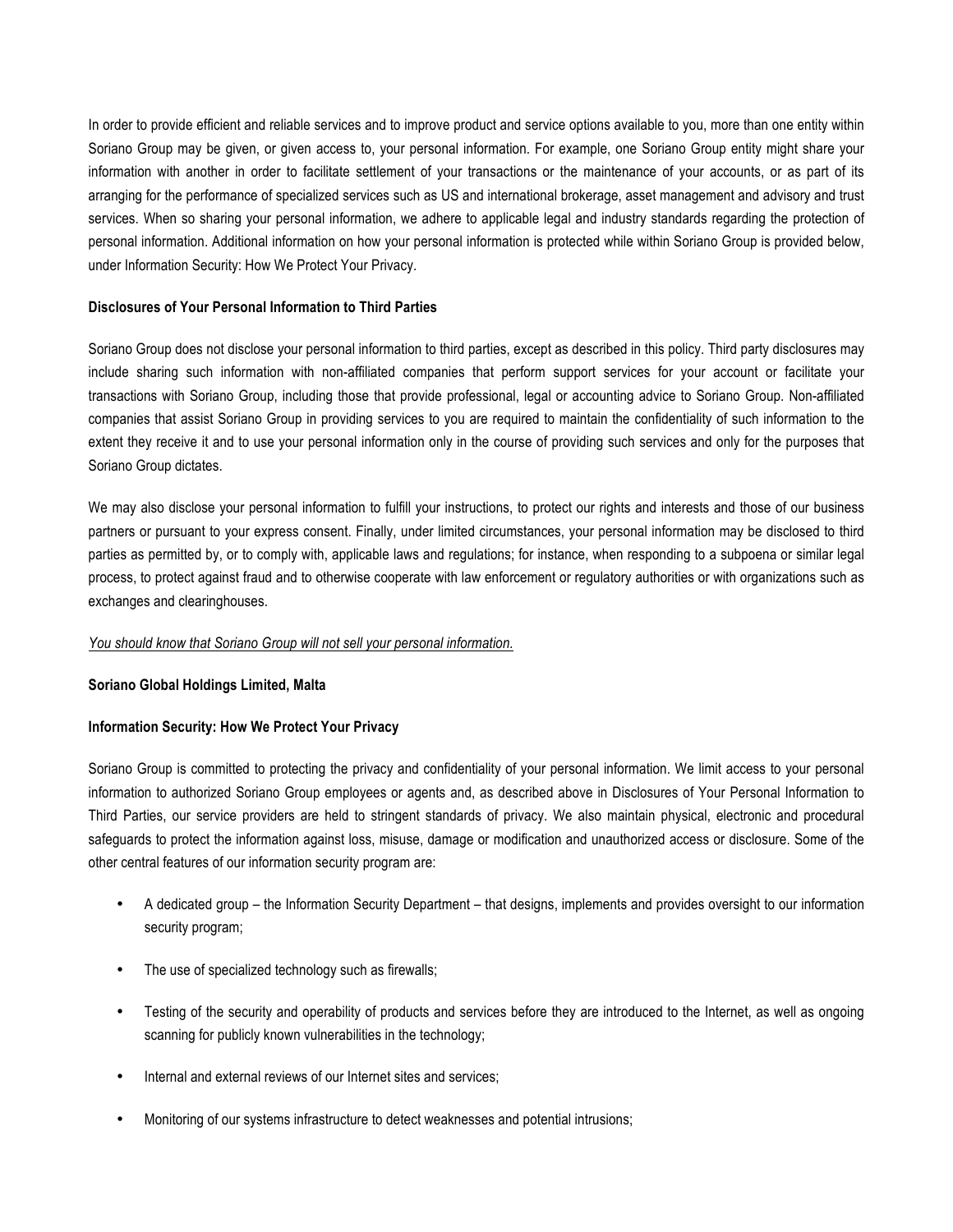- Implementing controls to identify, authenticate and authorize access to various systems or sites;
- Protecting information during transmission through various means including, where appropriate, encryption; and
- Providing Soriano Group personnel with relevant training and continually updating our security practices in light of new risks and developments in technology.

# **Privacy and the Internet**

The following additional information will be of interest to you as a visitor to this site:

- Users of private Soriano Group Web sites are required to identify and authenticate themselves prior to accessing our services. Generally, identification and authentication take place through the use of your user name and a password, or with an RSA SecurID\* Card and a Personal Identification Number (PIN).
- The private Soriano Group Web sites are built upon a secure infrastructure with multiple layers of protection, including measures ranging from proper physical security of our machines to system intrusion detection capabilities. Within such private sites, Soriano Group uses industry standard encryption technologies to protect your information from external compromise.
- "Cookies" are small text files that may be placed on your Web browser when you visit our Web sites or when you view advertisements we have placed on other Web sites.
- "Clickstream" data (e.g., information regarding which of our Web pages you access, the frequency of such access, and your product and service preferences) may be collected by Soriano Group itself, or by our service providers, using cookies, Web beacons, page tags, or similar tools that are set when you visit our Web site or when you view an advertisement we have placed on another Web site. Clickstream data and similar information may be shared internally within Soriano Group and used: for administrative purposes; to assess the usage, value and performance of our online products and services; to improve your experience with our Web sites; and as otherwise permitted by applicable law or regulation. If you are a Soriano Group client, this information helps us suggest products or service offerings that may be of interest to you. This information may be processed by us for the purposes described above, or on our behalf by third parties, solely in accordance with our instructions.
- When you visit this site, your browser may be momentarily directed to the Web site of an ad server or other third party service provider. This re-direction process will not be apparent to you. These third party Web sites automatically receive your IP address when this happens, and they may also collect information from your interaction with our Web sites including computer and connection information, standard Web log information, and ad information. Such information does not identify you individually.
- Soriano Group may make available on this Web site third party applications such as content linking or sharing facilities. Information collected by providers of such applications is governed by their privacy policies.
- Our Web sites are not currently configured to respond to "do not track" signals or similar mechanisms.

# **Other Privacy Policies or Statements; Changes to Policy**

This policy provides a general statement of the ways in which Soriano Group protects your personal information. You may, however, in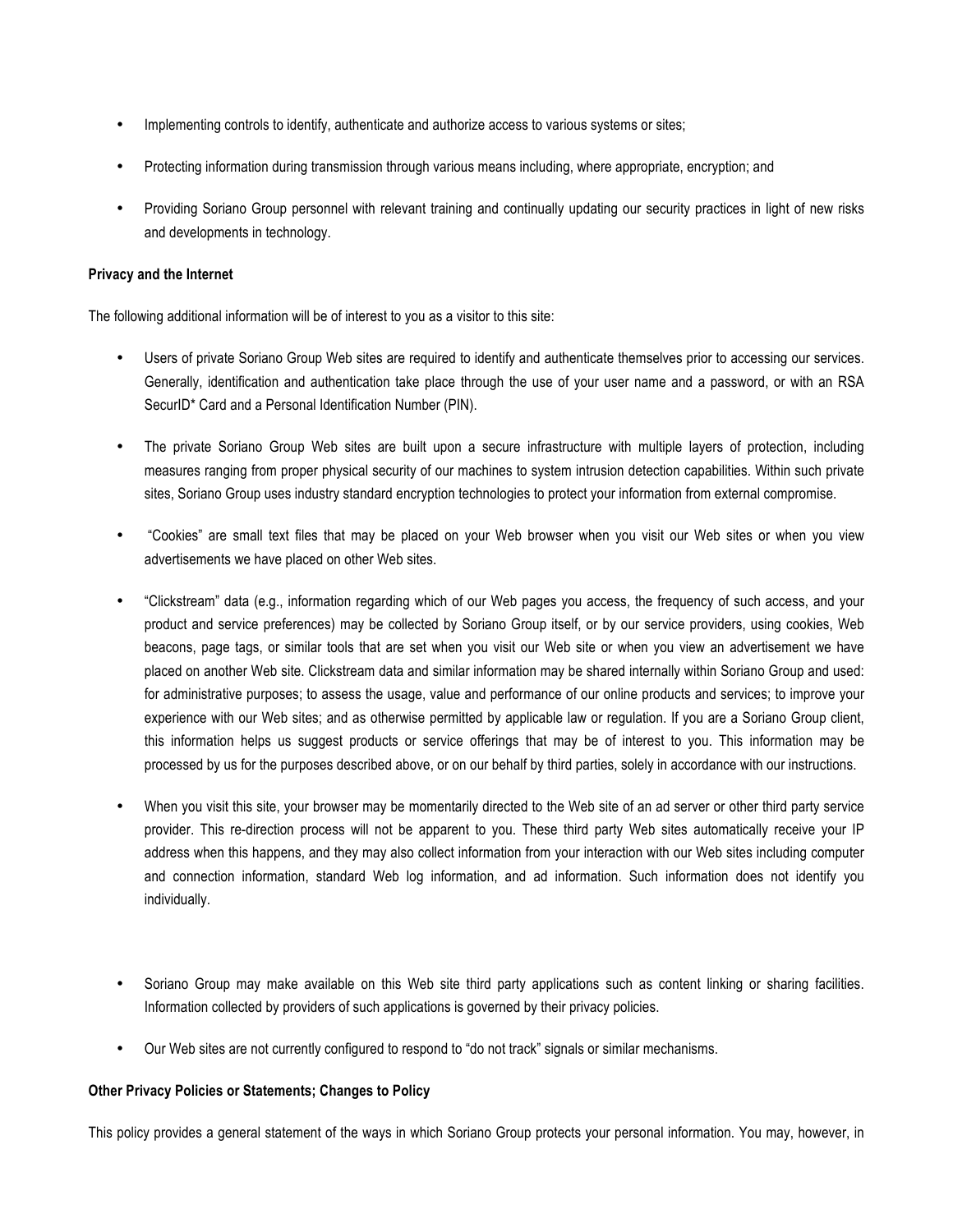connection with specific products or services offered by Soriano Group, be provided with privacy policies or statements that supplement this policy. This policy may be changed from time to time to reflect changes in our practices concerning the collection and use of personal information. The revised policy will be effective immediately upon posting to our Web site. This version of the Policy is effective December 13, 2017.

Additional Information: The European Economic Area – Malta *(This section applies only if your information is processed by Soriano Group in a Member State of the European Economic Area (EEA).*

You are entitled to access any personal data about you held by Soriano Group by sending a written request to the applicable individual identified below. You may be required to supply a valid means of identification as a security precaution to assist us in preventing the unauthorized disclosure of your personal information. We will process your request within the time provided by applicable law. You are also entitled to have Soriano Group modify or delete any information that you believe is incorrect or out of date.

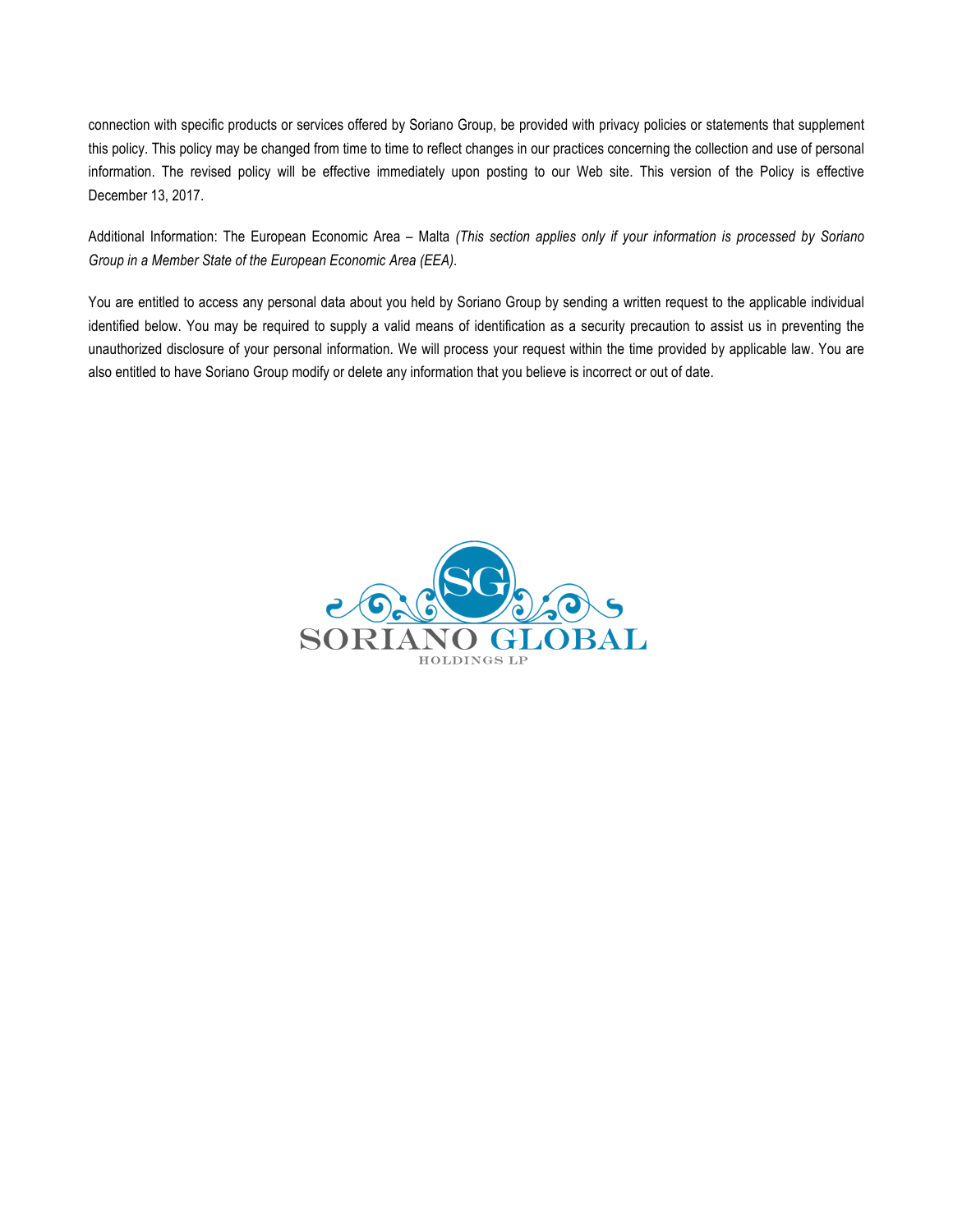# Terms and Conditions of Use

Access to the Soriano Group Web site defined below, is provided by SG. For purposes of this agreement, "SG" shall mean Soriano Group, LLC and its affiliates, and their officers, directors, managing directors, partners, and employees. The "Soriano Web site" shall mean the Web site of Soriano Group, LLC available to the general public and located at www.sorianogroup.com and select other domains.

**Monitoring by SG:** Your use of the products and services on this Web site may be monitored by SG, and that the resultant information may be used by SG for its internal business purposes or in accordance with the rules of any applicable regulatory or self-regulatory organization.

**Information Made Available Through this Service:** You are permitted to store, display, analyse, modify, reformat, and print the information made available to you via these services only for your own use. You are not permitted to publish, transmit, or otherwise reproduce this information, in whole or in part, in any format to any third party without the express written consent of SG. In addition, you are not permitted to alter, obscure, or remove any copyright, trademark or any other notices that are provided to you in connection with the information. SG reserves the right, at any time and from time to time, in the interests of its own editorial discretion and business judgment to add, modify, or remove any of the information. These Terms and Conditions of Use are not intended to, and will not, transfer or grant any rights in or to the information other than those which are specifically described herein, and all rights not expressly granted herein are reserved by SG or the third party providers from whom SG has obtained the information. You are required to read and abide by any additional terms and conditions that may be posted on this service from time to time concerning information obtained from specific third party providers. Such third party providers shall have no liability to you for monetary damages on account of the information provided to you via this service.

**No warranties made as to content; no responsibilities to update:** SG makes no warranty, express or implied, concerning this service. The services provided by us and our third party providers are on an "AS IS" basis at your **sole risk. SG expressly disclaims any implied warranty of merchantability or fitness for a particular purpose,** including any warranty for the use or the results of the use of the services with respect to their correctness, quality, **accuracy, completeness, reliability, performance, timeliness, or continued availability.**

Neither SG nor any of its third party providers shall have any responsibility to maintain the data and services made available on this Web site or to supply any corrections, updates, or releases in connection therewith. Availability of data and services are subject to change without notice.

**No liability for content; no liability arising from use:** SG shall have no liability, contingent or otherwise, to you or to third parties, or any responsibility whatsoever, for the failure of any connection or communication service to provide or maintain your access to this service, or for any interruption or disruption of such access or any erroneous communication between SG and you, regardless of whether the connection or communication service is provided by SG or a third party service provider. SG shall have no liability, contingent or otherwise, to you or to third parties, for the correctness, quality, accuracy, timeliness, reliability, performance, continued availability, completeness or delays, omissions, or interruptions in the delivery of the data and services available on this Web site or for any other aspect of the performance of this service or for any failure or delay in the execution of any transactions through this service. In no event will SG be liable for any special, indirect, incidental, or consequential damages which may be incurred or experienced on account of you using the data or services made available on this Web site, even if SG has been advised of the possibility of such damages. SG will have no responsibility to inform you of any difficulties experienced by SG or third parties with respect to the use of the services or to take any action in connection therewith.

**No warranties made as to security:** SG makes no warranty whatsoever to you, express or implied, regarding the security of the site, including with respect to the ability of unauthorized persons to intercept or access information transmitted by you through this service.